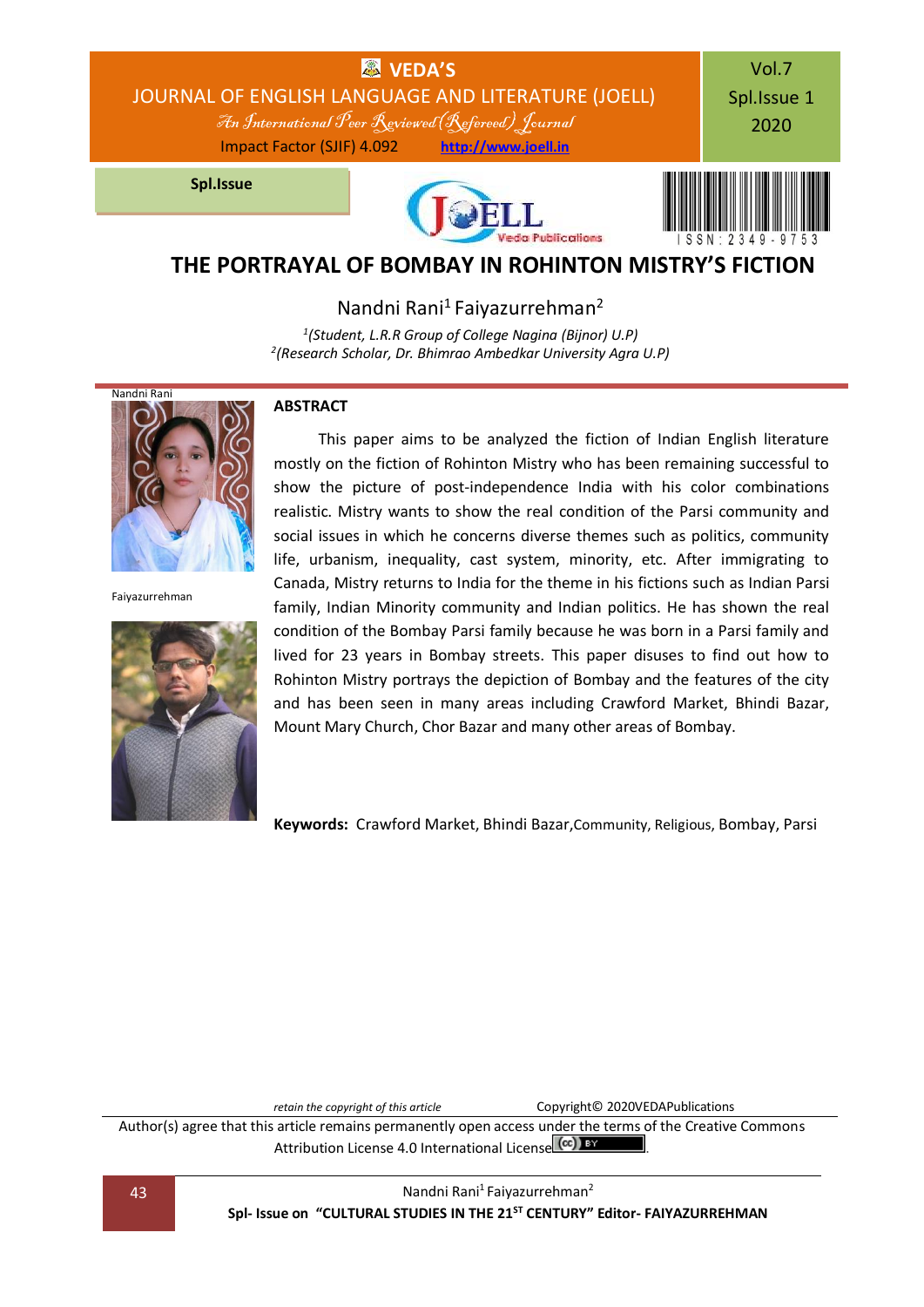#### **INTRODUCTION**

Rohinton Mistry is a well-known Diaspora writer and Indian-Canadian author in English. He has been remaining successful to show the picture of post-independence India with his color combinations realistic. Mistry wants to show the real condition of the Parsi community and social issues in which he concerns diverse themes such as politics, community life, urbanism, inequality, cast system, minority, etc. Rohinton Mistry is one of the most important postcolonial immigrant writers and third-world writers. He is apt and capable to observe of his contemporary in his fictions in which portray the real picture of Indian's socio-political and cultural scene in the post-independence era. His main objective is to throw significant light on the Paris family in Bombay/Mumbai with a detailed analysis of the account of their culture, tradition, customs, and lifestyle.

Rohinton Mistry is an Indian born Canadian writer who was born on July 3, 1952, to Parsi couple Behran Mistry who was a worker in advertising and Freny Jhaveri Mistry who was a home-maker in Bombay (now Mumbai). He got primary education from Villa Theresa Primary School and then got secondary education from Xavier's High School. Mistry graduated from the St. Xavier's College in Bombay/Mumbai in 1974 with Mathematics and Economics.

At the age of 23, he has immigrated to Canada. At where Mistry also took up a job in the Canadian Imperial Bank of Commerce from 1975 to 1985 but he was not satisfied and realized to do anything new. In this period, he and his wife took up evening class courses at the University of Toronto and studied such writers and poets like Chekov, Malamud, Turgenev, Hawthorne, Trallop, Whiteman and Frost. After receiving his second bachelor's degree in 1982 at Wood Worth College, he was so impressed with writers and poet and said to his wife --- *"would not it be nice, to be a writer?"* Most over it, he gave his decision on an occasion, he admitted to interviewer Veena Gokhala *"I set myself this*  *dream of trying to write like these people, this wonderful staff."*

As we had seen in the Hindi Indian literature, most of the writers had grown his literary scenes in their childhood like them, Rohinton Mistry had recognized way back in the year 1963 as creature's writer of literature. In his fifth standard, his teacher gave him a creative writing assignment in the firstperson sentence then he writes about the autobiography of a bat and wrote about what it was made of Willow wood and journey from Kashmir to a boy native place and played by it.

The seeds of literary sense were shown in his mind and soon opportunity knocks at Mistry's door in the form of an advertisement in the fall of 1982, announcing the first Hart House Literary Contest. He was inspired by his wife Freny Elavia to participate in it and showed his literary skill. He wrote his first story, *"On Sunday"* in 1983 and won the first prize in the Hart House Prize at the University of Toronto. In that short story, he portrays a boy who realized and shamed on himself for killing a rat by his own beloved bat due to that accident he broke it.

After immigrating to Canada, Mistry returns to India for the theme in his fictions such as Indian Parsi family, Indian Minority community and Indian politics. He has shown the real condition of the Bombay Parsi family because he was born in a Parsi family and lived for 23 years in Bombay streets.

He wrote his first short story, *"One Sunday"* in 1983 and won first prize the Hart House Prize and won second-time the same prize for *"Auspicious Occasion"* in 1985. Most over it, he published his short stories collection *"Tall from Firozsha Baag"* in Penguin Canada publication in 1987 and set in a Parsi housing estate in Bombay. In the USA, that collection was published under another title *"Swimming Lessons and Other Stories form Firozsha Baag"* and shortlisted for the Canadian Government General Award.

The first story is an ironic depiction of a Parsi living a life that talks on customs and traditions. And about Nayak Rustomji, (very young) his wife Mehru is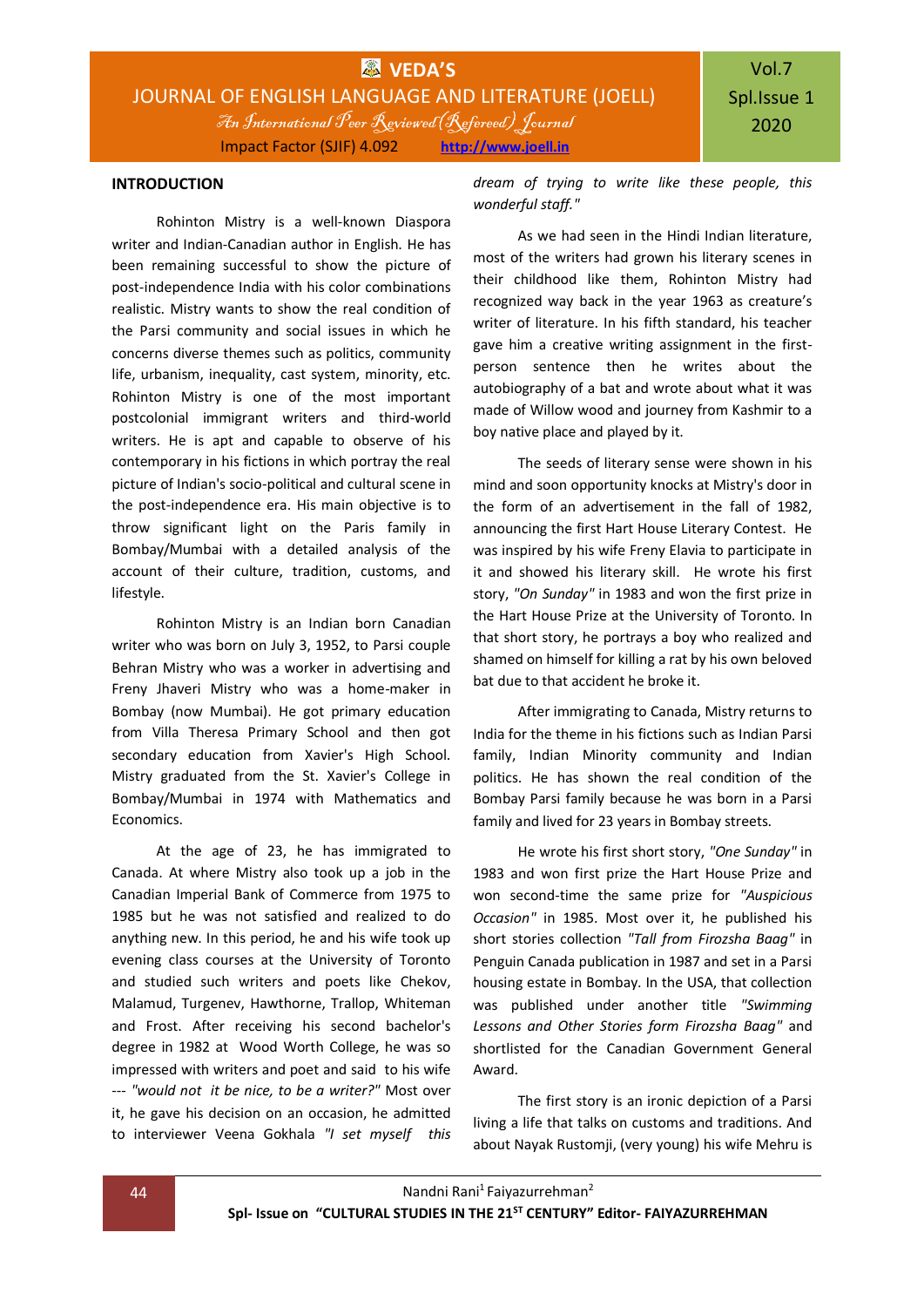## **WAS** VEDA'S JOURNAL OF ENGLISH LANGUAGE AND LITERATURE (JOELL) An International Peer Reviewed(Refereed) Journal Impact Factor (SJIF) 4.092 **[http://www.joell.in](http://www.joell.in/)**

preparing to go to the fire-temple on the day Behram Roje. This is not a good day for Rustomji as he passes his toilet. His wife, Mehro, who does not let these things fall short on her favorite special day, dutifully inspects all and even takes steps to fix the plumbing; She then goes by bus to the fire-temple  $-$  only to find that a murder has taken place there and all prayers and ceremonies have been canceled. Rustomji insulted by people around the bus. In the second short story, "One Sunday" Mistry portrays Kendra's character Najamai, who lives alone in the flat as his wife lives abroad. Another character is Francis who goes into his flat without him so he is badly bitten and Karky Boyce sees him and saves him. The third story "The Ghost of Ferozeshah Bagh" features Mistry Jayakali as the center character whose mistress sees a ghost at night. The ghost tells his life and Mistry creates humor and uses the symbol to talk about the sexual urges of the center character. In the fourth story, "Condolence Visit", Mistry portrays the character of Daulat Mirza and her husband Minocher. Minocher's loss after his prolonged illness is unbearable to deal with a terrible situation for Daulat. In the fifth short story, "The Collectors", the center character Jahangir Bulsara is a sensitive boy and has an unpleasant childhood experience. He has a Parsi friend named Dr. Modi is, Jahangir becomes young after a long time and his life friend died. Mistry exposes the fragility in the relationship without trust, the relationship crumbles. Mistry reveals the changing attitude in the sixth short story of White Hays as the protagonist Casey and the hero's grandmother as the passage of time and cricket ". The seventh short story is about the behavior of the characters Bowman and Kashmira and Khorshedbai and Ardesar. Their tenants. Bowman and Kashmira decide to share their small room with their meager income. After some time, Kashmira needs a place to rest in pregnant. Period. They want to vacate their room. Make the decision, but Khorshedbai refuses to go out. Thus, Mistry exposes the helplessness that arises from the bad experience of poverty in the past, the society's vision of ET, etc. Mistry's characters are eight short stories. " "Squatters" features Nariman Hansalia and Sarush experiencing a heart-touching experience. The ninth

story is based on three characters like Jamshed, Kersey and Percy. The first two characters to fulfill their dreams are in New York. Percy has a role model to serve his people and stick to his roots Aadi is the approach. In the tenth stories, Mistry updates the "collectors" and uses the character of Jahangir once again. In the final story, Mistry does not use an Indian original character and depicts two cultures and uses the protagonist of "Family Matter".

In shortlisted in Booker prize novel *"Such a Long Journey"* is a debut novel in 1991 and established him as a writer. He showed a Parsi family and set in 1971 against the backdrop of the Bangladesh- Pakistan war. In his second novel "A Fine Balance", he presented the crucial year for the Indian native 1975s to 1985s and showed the declaration of a state of internal emergency by the first Indian Woman P.M Mrs. Indra Gandhi. And once again, he has shown his community in the novel *"Family Matter"* in 2002. At last, he published his last novella *"The Scream"* in 2006.

*"Such A Long Journey"* is a Mistry's debut novel published in1991 and established him as a writer to look up to when the novel was shortlisted for the Booker Prize and won the Governor General's Award and the Commonwealth Writers Prize for best book. The novel was set in 1971 during the time of the India- Pakistan war. Its protagonist is no controversial hero, Gusted Noble, an ordinary bank clerk has normal dreams of a common man for a happy present and future. The fate of Gusted's family is closely bound up with that of the subcontinent during a time of crisis and turmoil. The illness of the clerk's daughter and his son's refusal to go to college, are many events that we are encouraged to read symptomatically in this novel. Mistry's second novel, *"A Fine Balance"* is a tragic-comedy of four chief characters Dina Dalat, Maneck Kahlah, Ishwas and Om, set in the mid-1970s and impact of Indra-Gandhi's state of emergency on them. The novel is one of the most memorable portraits of Postindependence India ever written. Mistry's third novel *"Family Matters"* opens with the protagonist named Nariman Vakeel. The portrait of the Parsi community in Bombay//Mumbai and their residence is the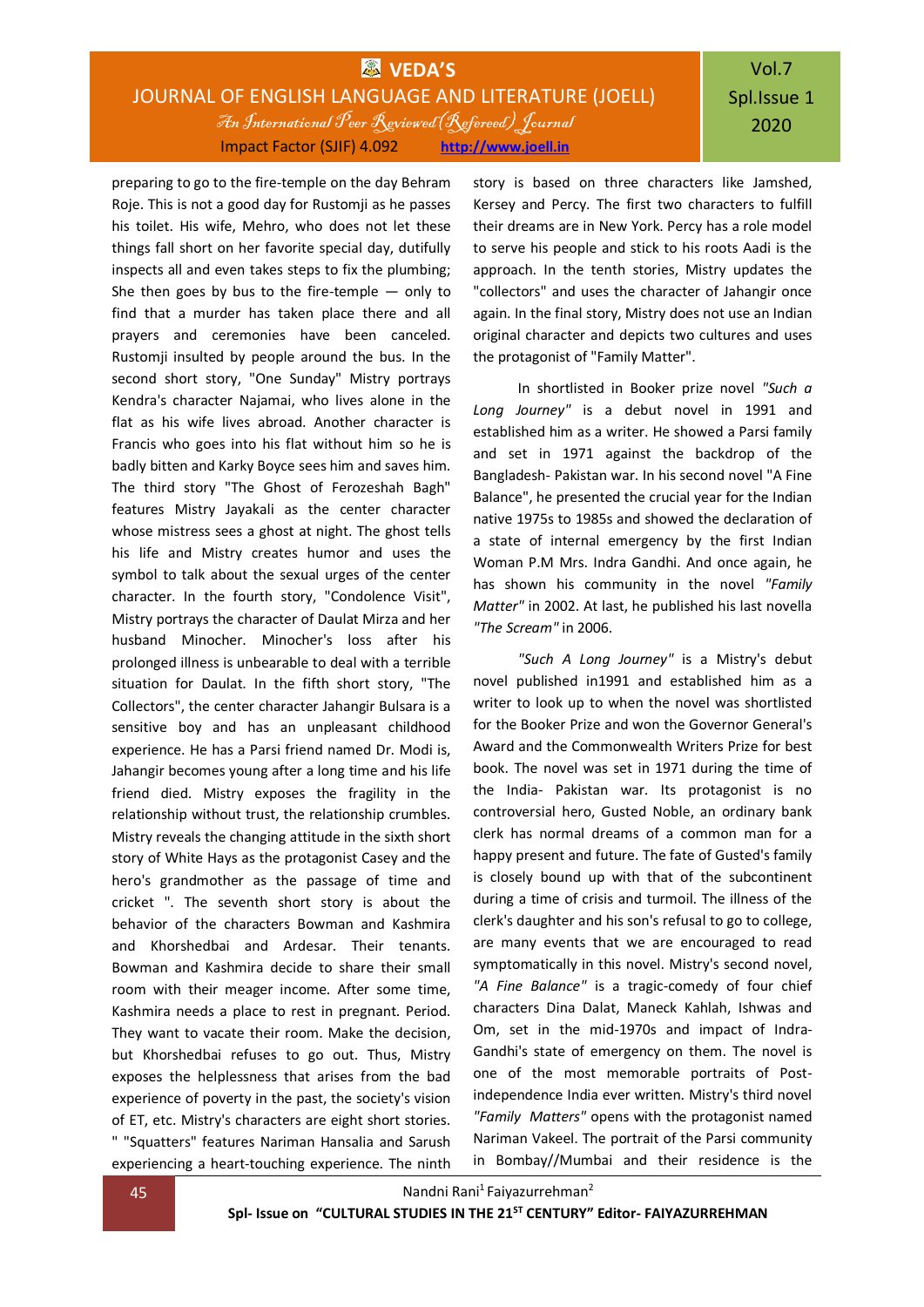### **WAS** VEDA'S JOURNAL OF ENGLISH LANGUAGE AND LITERATURE (JOELL) An International Peer Reviewed(Refereed) Journal Impact Factor (SJIF) 4.092 **[http://www.joell.in](http://www.joell.in/)**

# Vol.7 Spl.Issue 1 2020

center point of view of the novel and set in the 1990s. Mistry's latest work of fiction is a novella with a short story, *"The Scream"* and set in a Bombay apartment. *"The Scream"* is narrated by a man of a great age living in India in the same house with several generations of his family.

Bombay/Mumbai is one amongst metropolitan cities in India, the location of Bombay plays an important role to bring alive the character in arts, literature, and film which is the most achievement of the city is Bollywood, and known all over the world. There are many authors such as Eziliel, Gieve Patel, Eunice de Souza, Dilip Chitre, Arun Kolatkar, Vikram Chandra, Adil Jussawalla, Salim Peeradina, Pathosarathy, and Aravind Krishana. Vikram Chandra is an Indian-American writer who wrote: *"Love and Langing in Bombay"* (1997) is a collection of short stories. And the next, *"Sacred Games"* is Chandra's most recent novel, sets in sprawling Mumbai, it features Sartaj Singh a policeman who first appeared in *"Love and Langing in Bombay".* It portrays the criminal underground of Mumbai in the 1980s and 1990s. Nissim Ezekiel belongs to a Jewish family who had ago migrated to India and settle in Bombay.The metropolitan city of Bombay /Mumbai figures most prominently in his poetry which shows the picture of poverty-stricken, noisy and polluted. He called it *"a barbaric city".* Arun Kolatkar is a Maharastatrian poet and born in 1932 at Kolhapur but he received his early education from Bombay. He has also translated a number of his Marathi poems into English. he composed *"Jejuri"* in which, he tells about god Khandoba and Maharastatrians have great faith in god Kandoba. Many other Kolatker poems portray the images of Bombay. Salman Rushdie is a British- Indian novelist who portrays the transformation of Bombay from a cosmopolitan city to one dominated city by communalist force in his novel, *"The Moor's Last Singh"*. Rushdie's portrayal of the city Bombay to express the real imaged lived space and particularity concentrating on the related issues of Bombay. He also shows Bombay in *"Midnight Children"* and "*The Satanic Verses"*

Rohinton Mistry has been shown many aspects of Bombay such as minority, cast system, politics and particularly Parsi community. *"Such a Long Journey"*, *"Tall from Firozsha Baag"*, *"A Fine Balance"* and *"Family Matter"* are mostly set in Bombay and show the condition of Bombay Rohinton Mistry's most of fiction are set in Bombay/Mumbai because his early life about 23 years lived in the streets of Bombay/Mumbai. He shows the realistic pictures of Bombay/Mumbai through his fiction such as the ubiquitous crow the Bombay/ Mumbai monsoon, Crawford market, Bhindi Bazar, Chor Bazar, Mount Mary Church, the House of Cages, Kama- Sutra or the Parfumed Garden etc. As well as Mistry depictions another aspects of Bombay/ Mumbai the lives of the pavement dwellers, the slum dwellers and the middle class life of Bombay/ Mumbai. He has depicted the realistic picture of the Parsi community, political parties and minority of Bombay/ Mumbai in his fiction. Rohinton Mistry says:

> "The House of Cages offered a full range of services, from the brisk, no-nonsense hand job even the poorest of day labourers could offered, to the most intricate contortions from a standard *Kama-Surtra* or the Perfumed Garden. Something to suit the tumescence of every customer and wallet"<sup>1</sup>

In his first novel, *"Such a Long Journey"* revolves around a Parsi family of Bombay/ Mumbai and its protagonist Gustad Noble works as a bank clerk in the metropolis of Bombay/ Mumbai.The using of local language of Bombay/ Mumbai such as "*Bhaiya"* to milkman and *"dhabawalla*". He mentions in his first novel.

*"Door opened and slammed shut, money jingled, a voice called out with special instructions for the bhaiya's next delivery. Someone joked with the man: 'Arre bhaiya', why not sell the milk and water separately? Better for the customer easier for you* 

**.** 

<sup>&</sup>lt;sup>1</sup> Mistry, Rohinton. *Such a Long Journey*. London: Faber and Faber, 1991.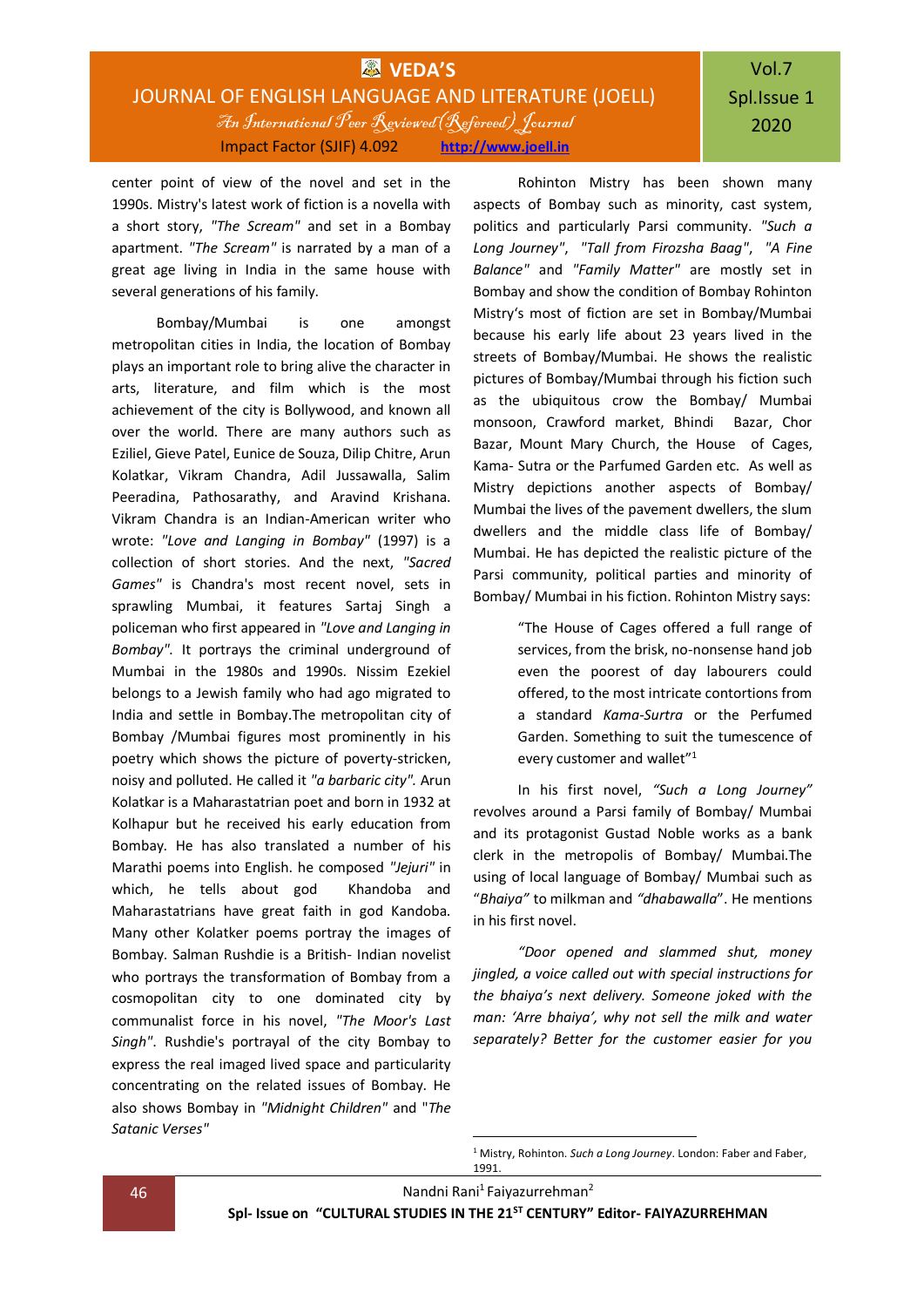*also – no mining to do, 'This was followed by the bhaiya's usual impassioned denial"* 2

The depictions of Bombay/Mumbai is seen in this novel as real Bombay/Mumbai at that time. He portrays every aspects of Bombay/Mumbai, regional language, local train, market, the Parsi community and depictions of real Bombay/Mumbai at that time. Mistry also talks about local train and fast train that are stooping at stations for a few second. He also says-

> *"At two o'clock, a fast train to Virar pulled into Grant Road station. The surging jostling exchange of bodies commenced, then the train pulled out: the over flowing third class; the cushioned first class; the Ladies only, windows covered with special metal grills, with chinks so tiny, not one molesting, ever teasing finger could poke through. On the platform, the sign changed to show the next arrival……. In a few minutes, at Bombay central, the two were able to get window seats …… Gustad read the station names as the blue, white and red signs on the platforms periodically swept past his window. Matunga station… The train passed over Mahim Creek, and the stink of raw sewage mingled with salty sea smells made them wrinkle their noses… Next one is Bandra."<sup>3</sup>*

In another novel, "A Fine Balance" begins with the portrayal of overcrowded local train of Bombay/ Mumbai and he finds Bombay/ Mumbai oppressive and overcrowded. Om looks out of the window there are a lot of things such as plastic hairband, plastic hairclip ,etc in the market in Bombay/ Mumbai. Most over it, there are many scenes of Bombay/ Mumbai such as sleeping people of Bombay/ Mumbai and problematic of water in Bombay/ Mumbai and the effeteness of the rain on the streets of Bombay/ Mumbai and he also discussion politics of Bombay/ Mumbai. In this novel, Rohinton Mistry says:

"The Morning Express bloated with passengers slowed to a crawl, then lunched forward suddenly, as though to resume full speed. The train's brief deception jolted its riders. The bulge of humans hanging out of the doorway distended perilously, like a soap bubble at its limit."**<sup>4</sup>**

In Rohinton Mistry's *"Such a Long Journey"*, the protagonist Gusted belongs to the Parsi community. Mistry's characters represent the Parsi community whose identity has been historically problematic. It is a progressive community with a glorious past and dismal future. Mistry gives the details about the lifestyle and culture of the Parsi. He registers the changing face of an Indian Parsi family through its portrayal of three generations of the life of Nariman Vakeel in the novel *"Family Matters".*.

In essence, an attempt has been made to present a review of previous studies, in which there is direct or indirect relevance for this study. It is likely to provide a glimpse of the work done on the studies related to the portrays of Bombay (Mumbai) in Rohinton Mistry's fiction. These studies have been kept in alphabetical order so that the proper perspective can be developed to further the current synopsis.

In the words of Ambika and Rajeshwari in the political turmoil that offset the Parsi Indian in Mistry's novel, there are many themes such as from polities to Parsi community life and economic inequality to the national event such as war rigorously examine the impact of historical forces and social events on small lives. Most over it, both cover the Parsi community their importance and place in India and say about Parsi that Paris proved themselves as an example for the rich society of India. The next point is shown from the novel, *"Such a Long Journey",* the trials and tribulation of the middle-class Parsi family in the year 1971 and not only this novel but also "A Fine Balance" which shows the middle class and the anonymous, faceless

-

-

<sup>2</sup> Such a Long Journey, Faber and Faber: London,

<sup>1991,</sup>Rupa&Co.:New Delhi, 1996.

<sup>3</sup> Ibid

<sup>4</sup> Mistry, Rohinton. *A Fine Balance*. Toronto: McCelland and Stewart Inc., 1995, New York: The First International Vintage, 1996.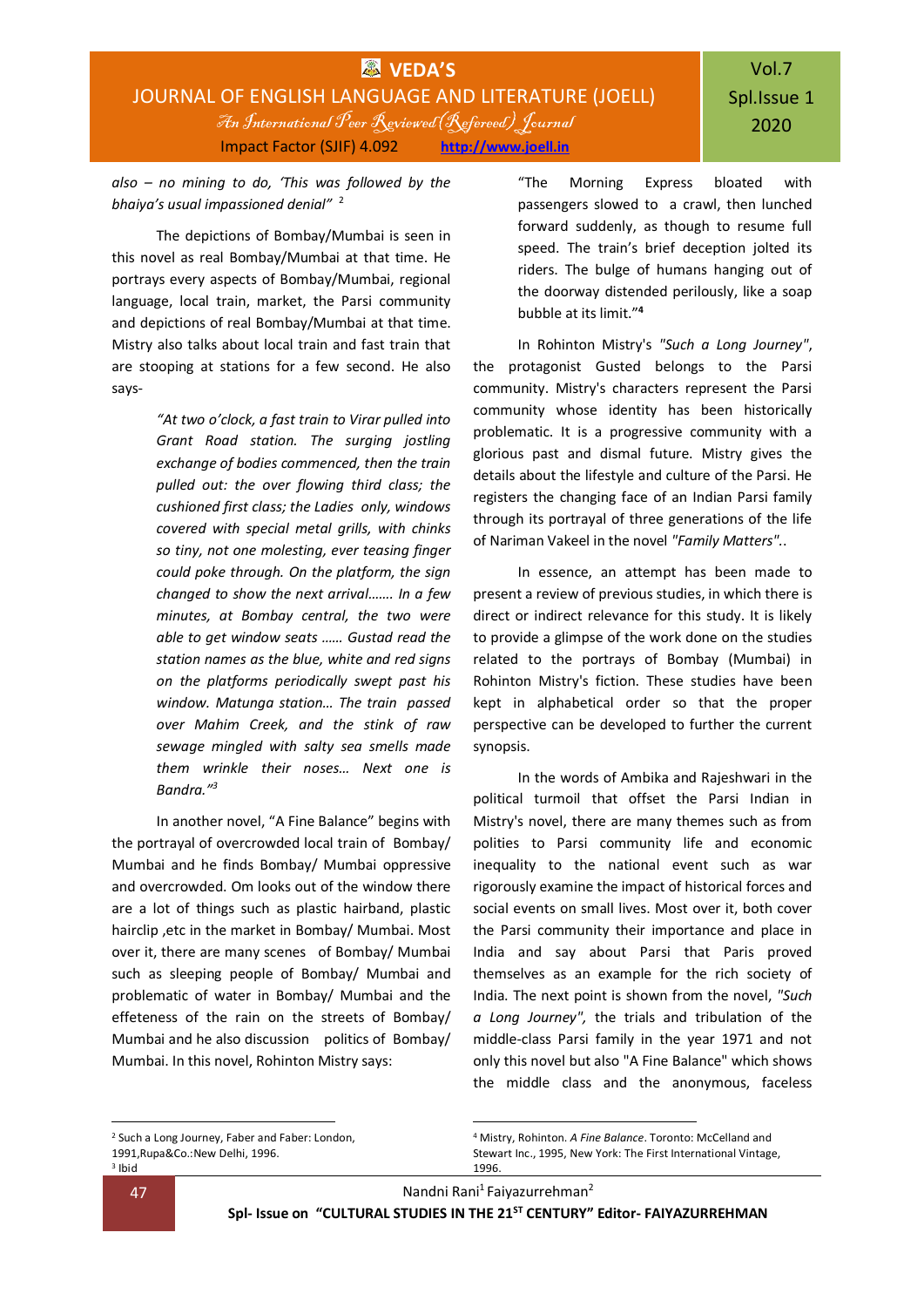### **WVEDA'S** JOURNAL OF ENGLISH LANGUAGE AND LITERATURE (JOELL) An International Peer Reviewed(Refereed) Journal Impact Factor (SJIF) 4.092 **[http://www.joell.in](http://www.joell.in/)**

working class. They find out that Rohinton Mistry portrays the miseries of the bottom of society and Mistry awakes the people about many common problems of great political, religious, economic and literary activities in day to day life. He also unsupported the political unrest and gives the batter solutions to those social inequalities and evil throw his work.<sup>5</sup>

Barthes, R: Mistry found the work unfulfilling. He and Freny decided to enroll at the University of Toronto. She eventually qualified as a teacher, while he studied for a BA in English and Philosophy, rekindling his early interest in literature and, no doubt, laying the groundwork for the insistent philosophical questions that were to dog his characters, and which they each, in different $6$  ways, try to square with the demands of daily life and family commitments. As Christina Nunez wrote in Atlantic, "Mistry has long been recognized as one of the best Indian writers; he ought to be considered simply<sup>7</sup> one of the best writers, Indian or otherwise, now alive." Twice short-listed for England's prestigious Booker Prize, Rohinton Mistry was broadly introduced to American readers when A Fine Balance was an Oprah Book Club selection in 2001<sup>3</sup>

Chakrabarty, D: One of the most striking features of Jakaylee's narration is the vernacular style and her use and mixing of languages. Mistry captures the register of the half-educated, aging Goan servant as she laments in her idiosyncratic English, 'Nowadays my weight is much more than it used to be, and is getting very difficult for me to get up from the floor. But I am managing' (TFB, 45). Her narrative is marked by un-translated words from Gujarati and Hindi, which puncture the stilted English, not merely adding 'local color', but signifying 'a certain cultural experience which they cannot hope to reproduction<sup>4</sup>

Derrida, J: Mistry establishes the interconnectedness of Baag life as he describes the mutual dependence of Najamai and her neighbors. She allows Tehmina from next door and the Boyces from the floor below to use her refrigerator to store their meat and much-needed supplies of ice, while they receive her morning deliveries of bread and milk and let her borrow their newspaper.<sup>8</sup>

Dewnarain,Nandhini remarked.. "Rohinton Mistry is a writer with great honesty of imagination. He does not attempt to follow feds and fashions. His writing suggests a sensitivity to both the beauty and the fragmentation, the failings and the cruelties of his world. Much of Mistry's fiction works with the humanistic premise that the 'universal' lies in the ordinary. This is the trajectory he has chalked out for himself in the cause of his brief but meteoric literary career.9

The researchers Kavita, Subashin and Ramya study the emotional aspect of the Indianism in Mistry's fictions that Mistry concentrates on the fragmentation of lives and registers his protests against the social apparatuses that bring about social imbalances. After examine of Mistry's humanism stands essential human goodness despite individual differences, equal human rights, the functionality of religion and end to socio-political exploitation of vulnerable sections of society. Along with it, they point out that in all his works, Rohinton Mistry is created with a sense of plurality. Moreover, the most themes of his fictions are the distinct Bombay culture, particularly the life of Parsi, the portrayal of the sons of the soil and even the politics of India. Thus, though he is a Canadian writer, his fictions truly bring out fervent attraction towards Indian and Indianism10

Matthew rightly observes about ethnic conflict and the fate of Parsis in Indian in Rohinton Mistry 's *"Talls form Firozsha Baag".* Mistry details

**.** 

<sup>-</sup><sup>5</sup> Rajeshwari and Ambika. "The Political Turmoil Affect the Parsi Indian Life in Rohinton Mistry Novel" RJELAL. July-September. ISSN- 2395-2636(P); 2321-3108(O).VoL.5.Issue-3.

<sup>5.</sup> Barthes R. Image-Music-Text, trans. S. Heath, London, Collins/Fontana, 1977.

<sup>&</sup>lt;sup>6</sup> Chakabarty, D ' Postcoloniality and Artifice of History: Who Speaks for "Indian" Past. 1992.

<sup>8</sup> Derrida J. On the Name , trans. D. Wood, J. P. Leaveyjr. And I.McLeod, Stanford, Stanford University Press, 1995.

<sup>9</sup> Dewnarain, Nandini. "Contemporary Indian Writing in English: Rohinton Mistry An Introduction". New Delhi: Foundation Books,2007.

<sup>10</sup> N. Kavitha, B. Subashini and R. Ramya "Rohinton Mistry<sup>s</sup> Emotional Motional Perception on Indianism". TROI. 2018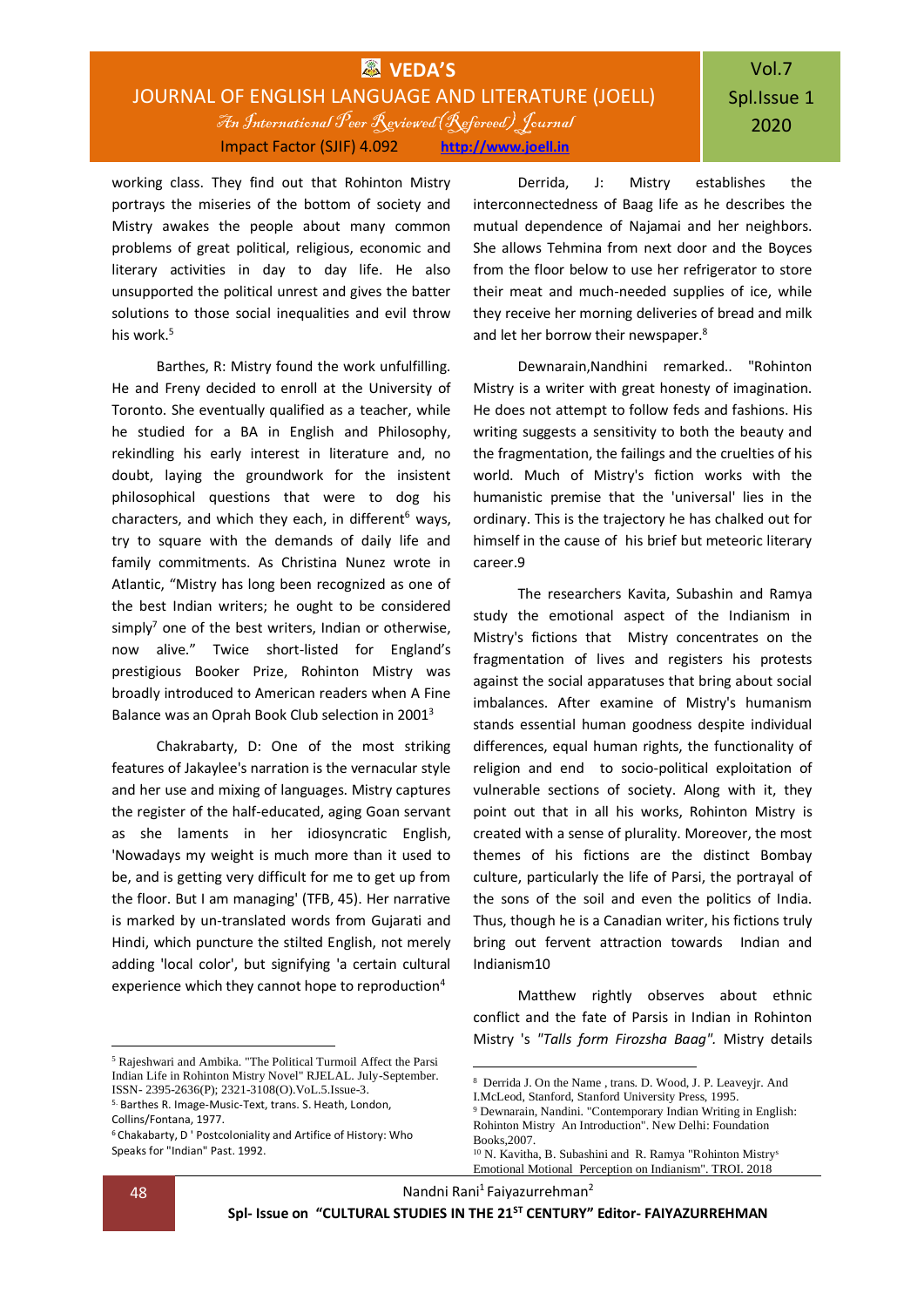### **VEDA'S** JOURNAL OF ENGLISH LANGUAGE AND LITERATURE (JOELL) An International Peer Reviewed(Refereed) Journal Impact Factor (SJIF) 4.092 **[http://www.joell.in](http://www.joell.in/)**

the present condition of the Parsi and their loss of social, economic and political significance in the postindependence period. He says about characters, they catalog Parsi dress, food habits, religious ceremonies and the socio-economic life of Parsis and concerns attempt at tracing the reason for Parsi's withdrawal from the mainstream Indian social, economic and political like as a response to the hostile attitude of the outside society in Bombay. Mistry discusses in his many stories the humiliation and violence suffered by the Parsis in Maharashtra as a result of the communal organization of political parties. Thus, Mistry is narrating the untold story of Parsi suffering and ethnic violence which demand answers from the results of the land.11

Pardhi aptly describes the social, political and cultural issues in Rohinton Mistry's fiction and reparation of history in a way that depicts consciousness of and problems of existence of individual, communal and national issues. There are many subjects like corruption, problematic, political decisions. The common man's fears and traumas, cost and class problems and much more such pertinent that people feel intimate and associated. Thus, the Mistry command chronicler of social and political life.12

Pardhi has opinions about the aspects of social issues in Rohinton Mistry's fiction and says that Mistry uses Parsi culture, Parsi name, Parsi characters and Parsi language in his fiction. Pardhi analysis Mistry's " A Fine Balance" that the Hindu, Muslim conflict taking unimaginable proportions. Most over it, the researcher finds out that the enthralling history fiction interface that Mistry implies is undoubtedly captivating and ethnically momentous. The political concerns that have changed the lifestyle of many and are very close to the mind and spirit of the people are his main thematic concerns and His fictions are closely connected to the social and political milieu, Mistry brings forth the issues that are extremely relevant in the day to day life of the common man and they feel a part of it. Thus, Mistry's fiction is the perfect blend of love, intrigues begrudge, politics friendship and lewdness . his fictions closely examine the social, political and economic the social, political and economic problems of people, arising out emergency, exploitation, social evils and wars.13

Pardhi comments on the multi-cultureless treatment of social relationships in Rohinton Mistry and points out that Mistry's fictions reveal the changing nature of these writers from elsewhere in the inclusion of the new nations of double Diaspora and deterritorialization. There are many issues of Rohinton Mistry's novels, for instance, geriatrics and disapproving, familial subjugation and human relationship, cosmopolitan city life, secularism, degradation and communalism, positing and downfall, development, irritation sentiment belonging, etc.<sup>14</sup>

Parui points out the minority voices in Rohinton Mistry's fiction. He analyzes the marginalized voices in his fiction. Which valorize the Parsi individuals who fall the Indian society? Most over it, Parui attempts to trace the Parsi minority voices which unfold the struggles faced by them, their concerns their aim and aspirations in the traditional Parsi society with the advent of modernity and he has thrown significance light on the way of their dwindling community. In conclusion, he points out that Mistry lends proper voice to the minority characters in his fiction.<sup>15</sup>

According to Ramesh's thematic analysis of Rohinton Mistry's fictions, he uses the theme of communitarians along with the politics in Mistry's fictions and a fine certification of the human dimensions of the Emergency. He uses a central theme in his fiction such as rituals, religious and responses to these which become the maker of ethnic, racial and communitarian identities. He also

1

<sup>&</sup>lt;sup>11</sup> Mathew, Moncy. "Ethnic conflict and the Fate of Parsis in India: a Study of Rohinton Mistry's Tales from Firozshah Bag". IOSR-JHSS. 2015.

<sup>12</sup> Pardhi, Devidas. " Comparative Study of Rohinton Mistry's Life and Works". IJER. ISSN-2455-2186. Vol.2, Issue.2. March 2016.

<sup>1</sup> <sup>13</sup> Pardhi, Devidas. "Aspect of Social Issues in Rohinton Mistry's Fiction". IJMRD. 2016

<sup>14</sup> Pardhi, Devidas. " Multiculturalism Treatment of Social

Relationship in Rohinton Mistry's Novels". IJER.2017.

<sup>15</sup> Paru, Dipankar. Minority Voices in Rohinton Mistry's Fiction. RSIRJLE. 2015.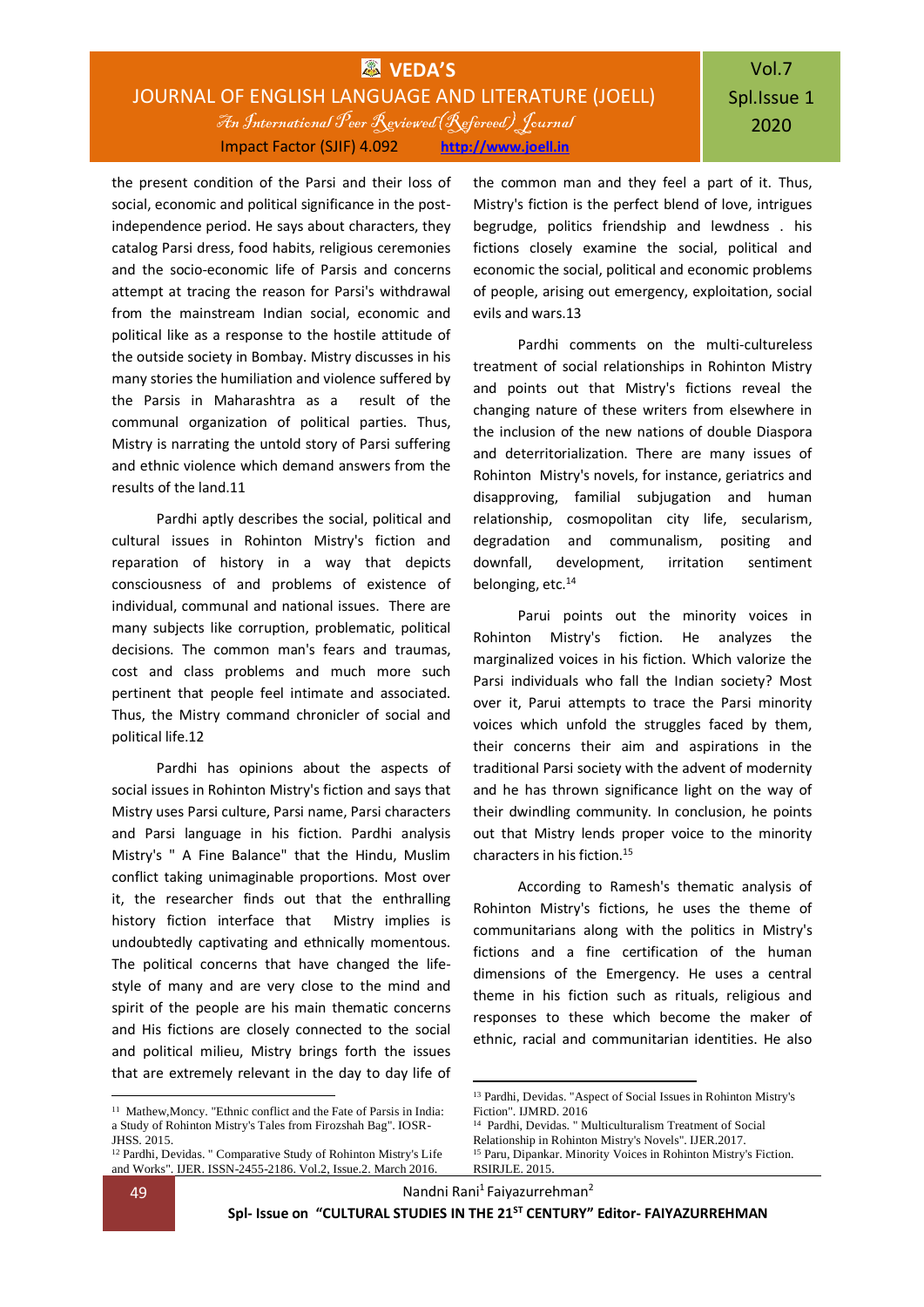## **WEDA'S** JOURNAL OF ENGLISH LANGUAGE AND LITERATURE (JOELL) An International Peer Reviewed(Refereed) Journal Impact Factor (SJIF) 4.092 **[http://www.joell.in](http://www.joell.in/)**

# Vol.7 Spl.Issue 1 2020

uses contradictions and dilemmas is an emotionallycharged event in his fiction. Most over it, Rohinton Mistry's fictions are the marvelous showcase of relationships and this can be experiential under the theme of human relationship. In " A Fine Balance", Ramesh finds out that the middle class and the unspecified, faceless working class meet commiserate with each other and come to know to overcome their prejudices and counterfeit bonds of friendship, affection and compassion.<sup>16</sup>

Rashmi Bhatnagar says "His fiction is set against the backdrop of the socio-communal and religious ambiance of the Parsi community in India. As a Parsi, Mistry finds himself at the margins of Indian Society. He as a writer feels in hanging in between two different cultures. Along with it, The novel is an attempt at preserving Parsi culture as no individual stands in alienation; he exists with the specificity of gender, race and religion, community and nationality. Mistry's works are ethnocentric. The pain of being doubly displaced and the dwindling strength of the community is an evident mark of his novels. His works are an effort to preserve Parsi culture because an individual exists with the specificity of gender, race, religion, community and nationality; he has no identity of his own.<sup>17</sup>

Sethi Sonika says about Mistry writing, " Mistry's fiction is replete with the eternal problem of good versus evil and all his characters are found to be involved in this perennial struggle. Though, for them, it becomes slightly difficult to preserve their moral purity; their faith in the prevalence of good remains unshaken. most of his characters, at time, seem to b utterly helpless in the action of their existence-Gusted Noble, Din Dalal, Om, Ishvar, Nariman Vakeel, Yazad Chenoy, Sarosh the Squatter, Percy Boyce, Jhangir Bulsara and many others—they faith that sees them through troubled times and they can hold on to their existence.<sup>18</sup>

<sup>16</sup> Ramesh, K. "The Thematic Analysis of the Select Novels of Rohinton Mistry".RSIRJLE. 2014.

Vikramarka draws attention to critical insight into post-Independence Indian in his fiction. He concerns politics, a community like urbanism, the caste system, economic, inequality, national events such as wars communalism and the subaltern classes among others. He portrays of the Parsi community map the tensions of modernity and their struggle against marginalization. Most over it, he suggests sensitivity to both the beauty and the fragmentation, the failing and the cruelties of his world.<sup>19</sup>

#### **CONCLUSION**

To sum up above points, it cannot be wrong to say that Rohinton Mistry's fictions are full of the depiction of the Parsi community, Indian politics, minority and many aspects of Indian such as war, identity, cast system, etc. After immigration to Canada, he comes back or returns to Indian for the theme and his all works are full of Indianess which has been shown the real picture of postindependence India. Most of the themes such as rituals, religious communitarian identities, human relations, the middle class, friendship, etc portrays the realistic pictures and conditions of Bombay. Rohinton Mistry portrays the depiction of Bombay and the features of the city and has been seen in many areas including Crawford Market, Bhindi Bazar, Mount Mary Church, Chor Bazar and many other areas of Bombay. In his fiction, he portrays the Parsi Community and the present conditions of suffering fear and they're loose of the social, economic, and political significance of the Parsi community. Rohinton Mistry's characters are catalog on the basis such as Parsi dress, food habits, religious ceremonies, the socio-economic life of Parsi and concerns attempts at tracing the reason for Parsi withdrawal from the mainstream Indian social society in Bombay. Thus, Mistry shows the real pictures of Bombay. He declared the status of the Parsi community in India.

#### **REFERENCES**

1. Ambika and Rajeshwari. "The Political Turmoil Affect the Parsi Indian Life in Rohinton Mistry Novel". RJELAL.

**.** 

**.** 

<sup>17</sup> Bhatnagar ,Rashmi . Surviving Between Cultures: A Critical Overview of Rohinton Mistry's Family Matters: Asian Resonance. July 2016.

<sup>18</sup> Sethi,S. "Rohinton Mistry's Fiction A postmodern Approach". Chennai: 2018.

<sup>19</sup> Vikramarka, Pendela. " A Short Reintroduction to Rohinton Mistry's Fiction- Family Matters". IJSELL.2015.